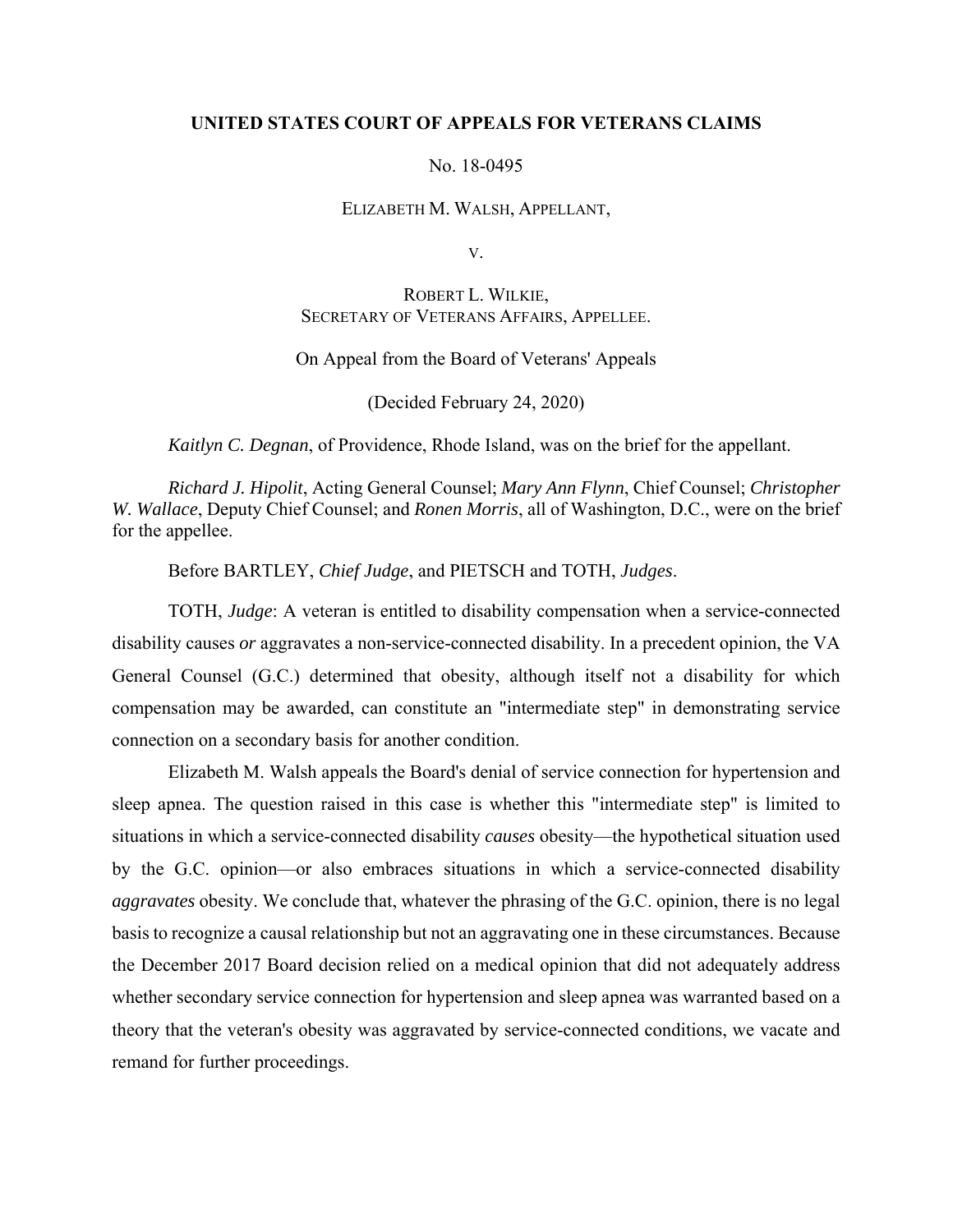Ms. Walsh served on active duty for training in the Army Reserves from January to June 1978. During this period, she fell and injured both knees. In September 1978, she was granted service connection for bilateral chondromalacia, a breakdown of cartilage in the knee joint that causes pain when bones rub together.<sup>1</sup> In the years that followed, the bilateral knee ratings were increased and service connection was also granted for, among other things, arthritis in both hips and a low back disability. Per the veteran, because of pain and the soporific effects of prescribed pain medication, these conditions severely limited her mobility.

 In June 2009, Ms. Walsh sought disability compensation for hypertension and a "sleeping condition" as secondary to her service-connected knee, hip, and back conditions. R. at 3158. The VA regional office denied the claims and she appealed. While appellate litigation proceeded, the veteran underwent a VA sleep study, which diagnosed mild obstructive sleep apnea. In an April 2014 report, a VA examiner opined that Ms. Walsh's sleep apnea was "likely due to her documented weight gain/obesity" and that the onset of hypertension coincided with "increased weight/obesity." R. at 1694-95. But the examiner opined that neither sleep apnea nor hypertension was caused or aggravated by service-connected knee, hip, or back conditions. VA continued to deny the claims.

 The Board remanded the claims in May 2016. Noting the veteran's reports that she was a "very athletic and active adult" before her service-connected disabilities began and the most recent examiner's attribution of sleep apnea and hypertension to obesity, the Board sent the serviceconnection claims back for a new etiology opinion. Specifically, it asked for an examiner to address whether it was at least as likely as not that Ms. Walsh's obesity, which was "noted as the cause" of her hypertension and sleep apnea, was either caused *or* aggravated by service-connected disabilities. R. at 676-77.

 While VA was attempting to obtain such an opinion, G.C. Precedent Opinion 1-2017 was issued, which discussed the potential for disability compensation based on obesity. As a preliminary matter, the opinion generally determined that obesity itself was ineligible for service connection on direct or secondary bases because it did not qualify as a disease or injury. G.C. Prec. Op. 1-2017, at 2-7 (Jan. 6, 2017).<sup>2</sup> (We subsequently held that we lacked jurisdiction to consider

<sup>&</sup>lt;sup>1</sup> Knee Pain (Chondromalacia Patella), CLEVELAND CLINIC, https://my.clevelandclinic.org/health/diseases/ 15607-knee-pain-chondromalacia-patella.

<sup>&</sup>lt;sup>2</sup> Available at https://www.va.gov/OGC/docs/2017/VAOPGCPREC1-2017.pdf. The opinion recognized the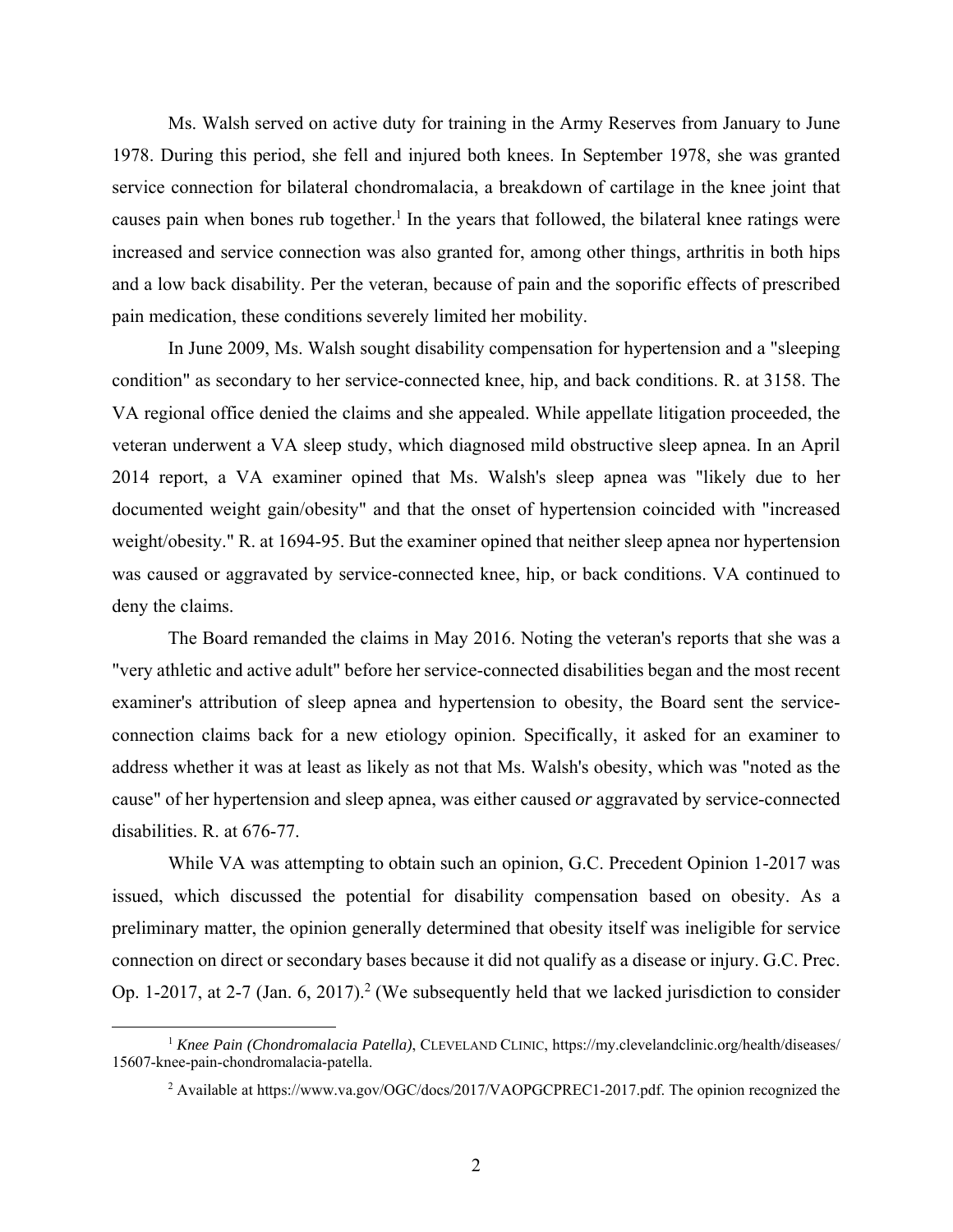a challenge to this determination because it would entail impermissible judicial review of the rating schedule's content. *Marcelino v. Shulkin*, 29 Vet.App. 155, 157-58 (2018) (citing 38 U.S.C. § 7252(b)).) The G.C. opinion nevertheless reasoned that "[o]besity may be an 'intermediate step' between a service-connected disability and a current disability that may be service connected on a secondary basis under 38 C.F.R. § 3.310(a)." G.C. Prec. Op. 1-2017, at 2-3. Somewhat presciently for our purposes, the opinion used the example of a veteran seeking service connection for hypertension on the theory that the "veteran's service-connected back disability causes obesity due to lack of exercise, which leads to hypertension." *Id*. at 9.

Under 38 C.F.R. § 3.310(a), disability which is proximately due to or the result of a service-connected disease or injury is service connected. "Proximate cause" is defined as a "cause that directly produces an event and without which the event would not have occurred." When there are potentially multiple causes of a harm, an action is considered to be a proximate cause of the harm if it is a substantial factor in bringing about the harm and the harm would not have occurred but for the action.

A determination of proximate cause is basically one of fact, for determination by adjudication personnel. With regard to the hypothetical presented in the previous paragraph, adjudicators would have to resolve the following issues: (1) whether the service-connected back disability caused the veteran to become obese; (2) if so, whether the obesity as a result of the service-connected disability was a substantial factor in causing hypertension; and (3) whether the hypertension would not have occurred but for obesity caused by the service-connected back disability. If these questions are answered in the affirmative, the hypertension may be service connected on a secondary basis.

*Id.* at 9-10 (citations and some quotation marks omitted). Thus, the first step asks about the connection between a service-connected disability and obesity, while the second and third steps ask about the connection (proximate and but-for causation) between obesity and the disability for which secondary service connection is sought.

 VA eventually obtained a medical opinion, but because it did not align with the framework set out in the G.C. opinion, VA sought another one. In its opinion request, VA asked (under the "at least as likely as not" standard): (1) whether the veteran's service-connected disabilities, including medications prescribed to treat them, "caused" the veteran to gain weight or become

 $\overline{a}$ 

potential to award extraschedular compensation in a particular case where "obesity resulting from a service-connected disease or injury is found to produce impairment beyond that contemplated by the applicable provisions of VA's rating schedule" for the service-connected disability. G.C. Prec. Op. 1-2017, at 1.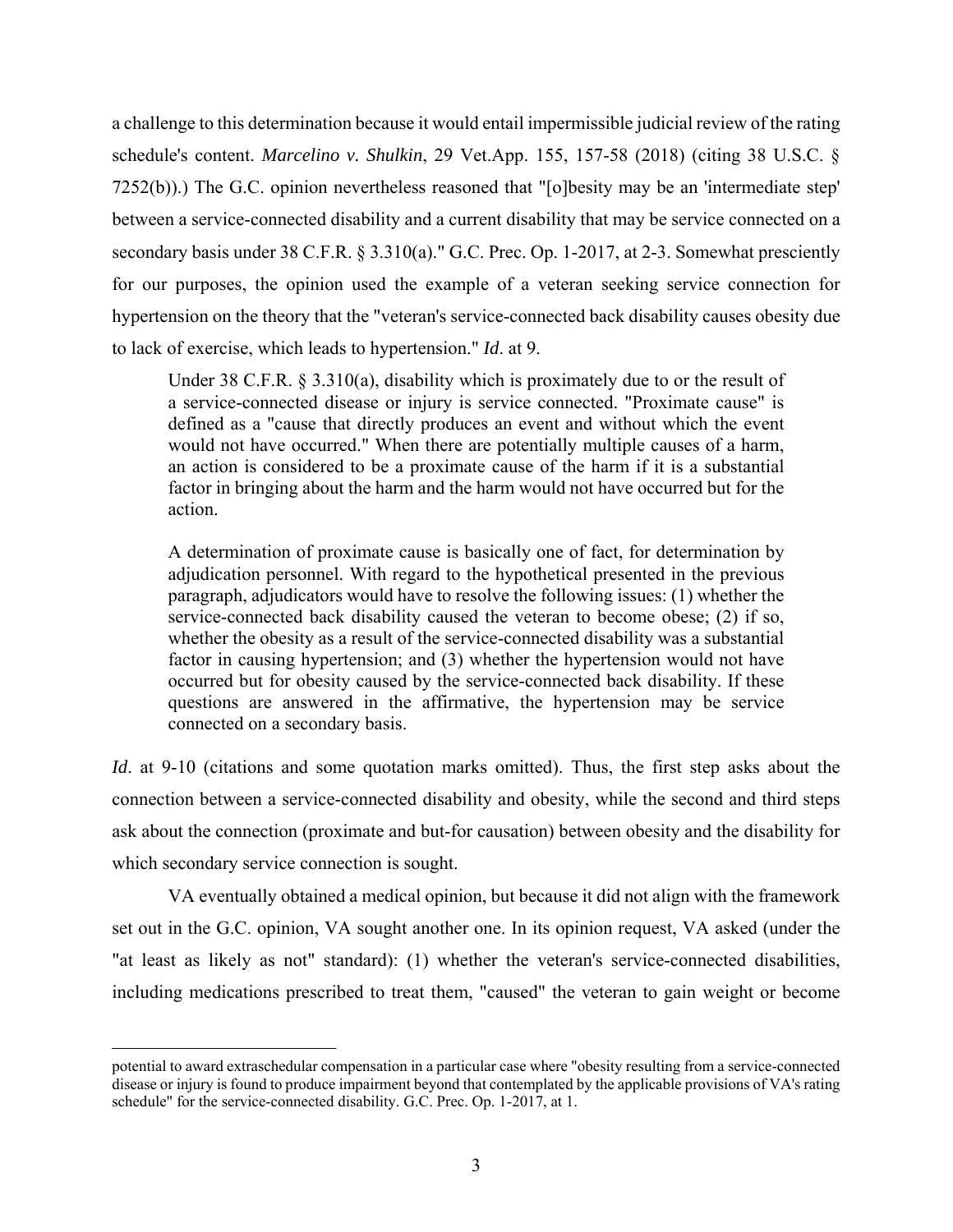obese; (2) if so, whether the weight gain or obesity resulting from the service-connected disability was a substantial factor in "causing" hypertension or sleep apnea; and (3) again, if so, whether hypertension or sleep apnea would not have occurred but for weight gain or obesity "caused" by the service-connected disability. R. at 21. If the medical expert answered "yes" to these three questions with respect to one of the conditions (hypertension or sleep apnea) but not the other, VA asked the expert to further address whether the other condition was "proximately due to" or "aggravated (permanently worsened beyond the natural progress of the disease)" by the nowservice-connected condition or its medications.<sup>3</sup> *Id*.

 The requested opinion was provided in July 2017 by a physician who was on the staff of the local VA medical center and an assistant professor of medicine at a nearby university. After fully listing all service-connected disabilities, she said with respect to the first question that she couldn't state "with greater than 50% probability" that such disabilities "contributed to obesity." R. at 17. As relevant here, she observed that

there is a complex interaction between energy expenditure and caloric intake. Obesity develops over a period of time. Physical activity, caloric intake, genetic factors, microbiome are all important factors. A recent longitudinal study that evaluated the cause of obesity noted that physical activity decreased the probability of being overweight by 4.3-6.5% based on a linear model but did not support the causal link between Leisure Time Physical activity and [being] overweight.

*Id*. Referencing the "proximate cause" language of G.C. Opinion 1-2017, the physician said she couldn't state, based on the current evidence and medical literature, "that there is a cause-effect relationship between arthritis of the back or of the knee and obesity." *Id*. As for the second question, the physician advised that obesity is "a significant factor that causes obstructive sleep apnea [and] hypertension." R. at 18. Last, the physician opined that it was as likely as not that sleep apnea and hypertension "would not have occurred but for" obesity. R. at 19. (Given her responses to the first three questions, the physician did not answer the remaining ones.) She concluded that, although there is evidence that obesity is "related to hypertension and sleep apnea," "there is no clear-cut evidence that decreased physical activity secondary to arthritis is causally related to [o]besity." *Id*.

 <sup>3</sup> <sup>3</sup> The Court recently clarified in *Ward v. Wilkie*, 31 Vet.App. 233, 237-38 (2019), that the proper standard in an aggravation inquiry is not whether there was "permanent worsening" but rather "any increase" in disability.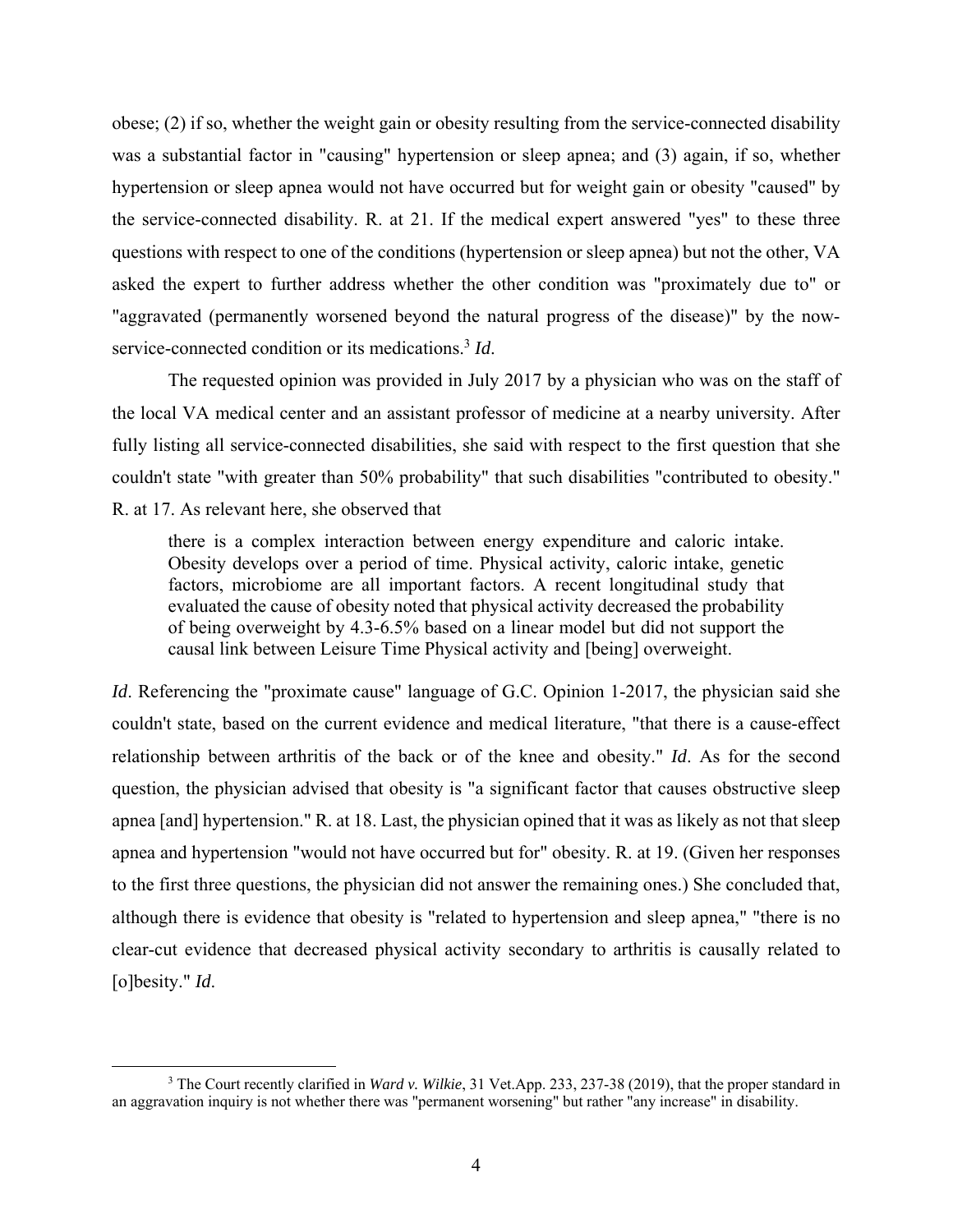The Board relied on the physician's opinion for the conclusion that "obesity cannot be attributed to [the veteran's] service-connected disabilities" and denied service connection for hypertension and sleep apnea on a secondary basis. R. at 7. The medical opinion was adequate and probative, the Board found, because it was "unequivocally stated" and "supported by the evidence of record and a detailed rationale." *Id*. This appeal followed.

 Ms. Walsh makes several arguments on appeal. Among these, she contends that the analysis set out in G.C. Opinion 1-2017 requires a determination of whether obesity was caused *or* aggravated by a service-connected disability and that the 2017 VA medical opinion fails to address aggravation. Appellant's Br. at 9-11. The Secretary does not directly address this argument, stating instead that the 2017 medical opinion "provided the Board with the information it needed to make a fully informed decision" and that Ms. Walsh "does not challenge the propriety of the General Counsel opinion or show how the [medical] expert deviated from the relevant and required analysis." Secretary's Br. at 8. G.C. Opinion 1-2017 does not mention the concept of aggravation in the portion that discusses obesity as an "intermediate step" and references only subsection (a) of 38 C.F.R. § 3.310. Nevertheless, the principles contained in § 3.310 make any distinction in G.C. Opinion 1-2017 between causation and aggravation legally untenable.

As an initial matter, we note that G.C. precedent opinions are issued by VA's chief legal officer and are binding on the Board. 38 U.S.C. § 7104(c). They are not, however, binding on the Court. *Molitor v. Shulkin*, 28 Vet.App. 397, 408 (2017). Instead, because such opinions lack the formalities of notice-and-comment rulemaking, the Court defers to them in accordance with their "'power to persuade.'" *Wanless v. Shinseki*, 618 F.3d 1333, 1338 (Fed. Cir. 2010) (quoting *Skidmore v. Swift & Co.*, 323 U.S. 134, 140 (1944)).

To properly analyze Ms. Walsh's arguments with respect to G.C. Opinion 1-2017, we must start with the language of the regulation governing secondary service connection. Section 3.310 first provides that "disability which is proximately due to or the result of a service-connected disease or injury shall be service connected." 38 C.F.R. § 3.310(a) (2019). This describes a causal relationship. *See MacPhee v. Nicholson*, 459 F.3d 1323, 1327 (Fed. Cir. 2006). In the next subsection, the regulation specifies that "[a]ny increase in severity of a nonservice-connected disease or injury that is proximately due to or the result of a service-connected disease or injury, and not due to the natural progress of the nonservice-connected disease, will be service connected." 38 C.F.R. § 3.310(b). This, as the provision itself recognizes, describes an aggravating relationship.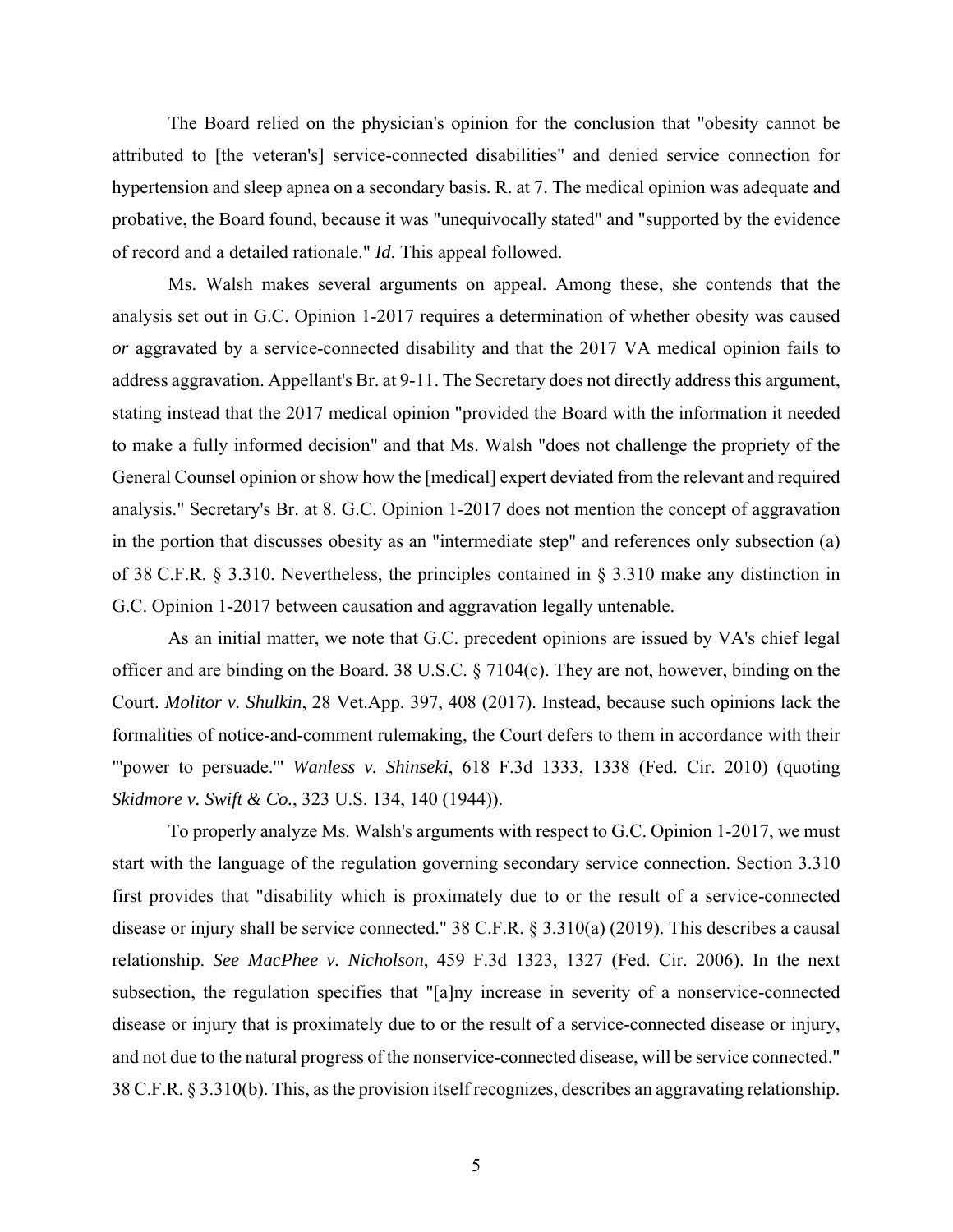*See id.* The operative language in these provisions is essentially identical. Both discuss something that "is proximately due to or the result of a service-connected disease or injury" and advise that this "shall [or will] be service connected." Nothing in this language justifies a distinction between causation and aggravation in the first step of the analysis in G.C. Opinion 1-2017.

 Aside from (b)'s "natural progress" clause, the only difference between the two subsections is the subject of the operative language: in (a) it is a "disability," whereas in (b) it is an "increase in severity of a nonservice-connected disease or injury." But, for purposes of the present inquiry, these terms are conceptually synonymous. Our decision in *Allen v. Brown*, 7 Vet.App. 439, 448 (1995) (en banc), makes clear that "when aggravation of a veteran's non-service-connected condition is proximately due to or the result of a service-connected condition, such veteran shall be compensated for the degree of disability (but only that degree) over and above the degree of disability existing prior to the aggravation."<sup>4</sup> In other words, aggravation is just causation of an increase in disability—i.e., a discrete portion of disability—rather than of the whole disability itself. Thus, *Allen* held that the term "disability" includes "any additional impairment of earning capacity resulting from an already service-connected condition." 7 Vet.App. at 448. The remainder of subsection (b) bears this out. It instructs VA adjudicators to "determine the baseline and current levels of severity under the Schedule for Rating Disabilities . . . and determine the extent of aggravation by deducting the baseline level of severity, as well as any increase in severity due to the natural progress of the disease, from the current level." 38 C.F.R. § 3.310(b). Therefore, the fact that subsection (b) uses the phrase "increase in severity of a nonservice-connected disease or injury" rather than "disability," as appears in subsection (a), is of no legal moment.

 In short, there is no permissible basis in the relevant regulation for concluding that obesity may be an "intermediate step" in a secondary-service-connection analysis when service-connected disability *causes* it, but not when service-connected disability *aggravates* it. So, where does that leave G.C. Opinion 1-2017? The Secretary's brief is carefully agnostic as to whether G.C. Opinion 1-2017 takes a position on the aggravation-of-obesity issue and, if so, whether that position is

 <sup>4</sup> *Allen*'s conclusion was based on a reading of the relevant statutes. Before *Allen*, "VA paid compensation for a disability on a secondary basis *only* if the secondary condition was *entirely* caused by a service-connected disability." Claims Based on Aggravation of a Nonservice-Connected Disability, 62 Fed. Reg. 30,547, 30,547 (June 4, 1997) (proposed rule) (emphasis added).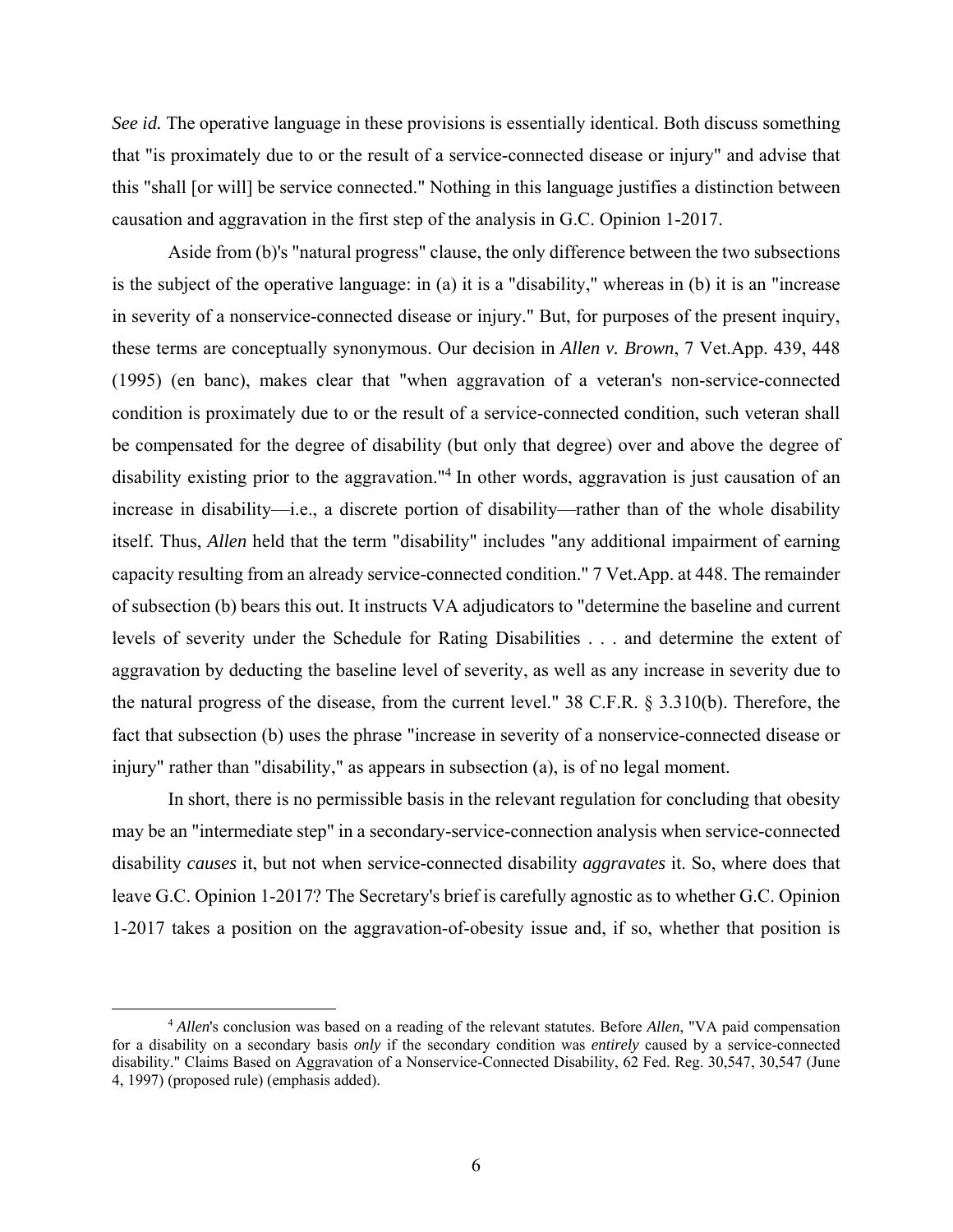consistent with § 3.310. Importantly, the Board may not rely on a G.C. opinion that is inconsistent with a valid regulation. *See, e.g.*, *Franklin v. Brown*, 5 Vet.App. 190, 192-93 (1993).

 Based on our review of G.C. Opinion 1-2017, however, we discern no necessary inconsistency between it and  $\S$  3.310 on this issue.<sup>5</sup> It's true that the portion of the opinion addressing obesity as an "intermediate step" in the secondary-service-connection context never mentions aggravation. But we do not read that omission as an affirmative position that aggravation is a legally irrelevant consideration. G.C. Opinion 1-2017 provides guidance on how to analyze obesity as an "intermediate step" using a hypothetical "example" in which a "service-connected back disability causes obesity due to lack of exercise, which leads to hypertension." G.C. Prec. Op. 1-2017, at 9. The causal relationship between the service-connected condition and obesity (causation) is no more integral to the opinion's analytic framework than is the identity of the service-connected condition (a back disability). This can be seen by substituting aggravation for causation in the hypothetical as follows: (1) whether the service-connected back disability *aggravated* the veteran's obesity; (2) if so, whether the *aggravation of obesity* as a result of serviceconnected disability was a substantial factor in causing hypertension; and (3) whether the hypertension would have occurred but for obesity *aggravated by* the service-connected back disability. *Cf. id.* Such an inquiry is consistent with both the legal principles of § 3.310(b) and the analytic principles sketched out by the General Counsel.

 In other words, properly construed, G.C. Opinion 1-2017 does not purport to prohibit inquiry into whether a service-connected disability aggravates a veteran's obesity. And for good reason, as this would contradict VA's aggravation regulation. So, to be clear: Despite the G.C. opinion's silence regarding aggravation, the Board, in accordance with § 3.310(b), must consider aggravation in this context when the theory is explicitly raised by the veteran or reasonably raised by the record.

 With this legal matter resolved, we turn to the Board decision here. We conclude that the Board clearly erred in finding the 2017 VA medical opinion adequate. Among other requirements, to be adequate, a VA medical opinion must address the medical question at issue in enough detail that the Board can make a fully informed evaluation of the claim. *Atencio v. O'Rourke*, 30 Vet.App. 74, 89 (2018). Here, the Board found in its May 2016 remand that the evidence of record

 $rac{1}{5}$ <sup>5</sup> Ms. Walsh's appeal does not implicate, and we have no occasion to address, any other aspect of G.C. Opinion 1-2017's analysis.